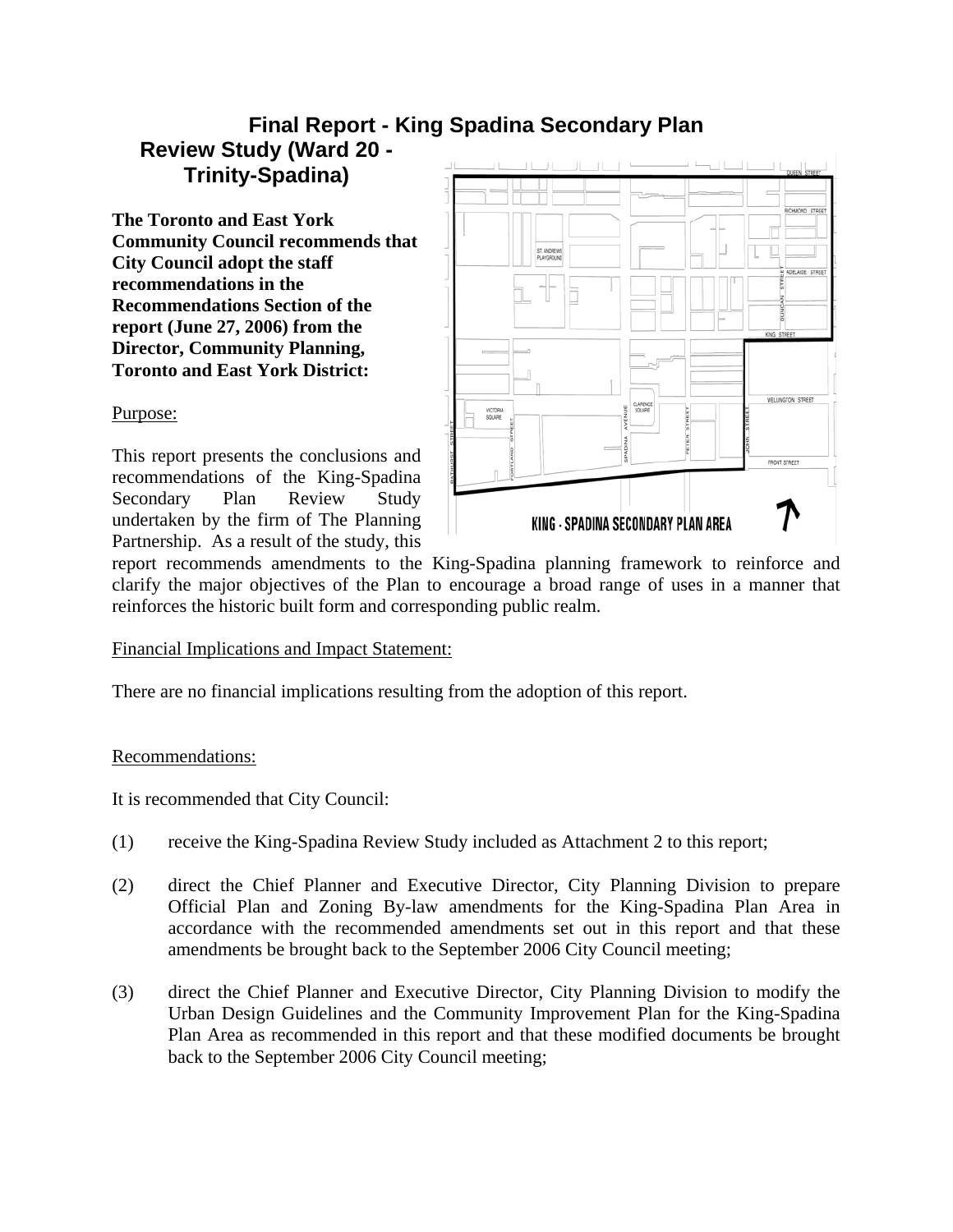- (4) direct the Chief Planner and Executive Director, City Planning Division to review and evaluate all development applications in King-Spadina – including existing applications in the context of the in-force planning framework, the King-Spadina Review Study and the recommended modifications and amendments to the planning framework for the Plan area set out in this staff report;
- (5) direct the Chief Planner and Executive Director, City Planning Division to use the King-Spadina Review Study and the recommended amendments and modifications to the planning framework set out in this report for any applications that are currently or may be appealed to the Ontario Municipal Board;
- (6) direct the Chief Planner and Executive Director, City Planning Division to consult with Toronto Hydro to seek improvements to lighting on public lanes throughout the Plan area;
- (7) request the Manager of Heritage Preservation Services to undertake a further review of heritage buildings in the Plan area to identify potential additional buildings for inclusion on the City's Inventory of Heritage Properties, and as necessary and appropriate, work with the local Councillor and the community on initiating a Heritage Conservation District under the Ontario Heritage Act for the Plan area; and
- (8) direct the Chief Planner and Executive Director, City Planning Division, to take any other actions necessary to implement the directions outlined in this report.

#### Background:

In April 1996 (former) Toronto City Council approved Part II Official Plan and Zoning By-law amendments in King-Spadina and King-Parliament (the Kings) to encourage reinvestment and regeneration in these historic manufacturing districts directly east and west of the downtown core. The Part II Plan for King-Spadina has been carried forward as Section 16, Chapter 6 of the new City of Toronto Official Plan.

The major objective of the Plan is to encourage reinvestment in the area for a broad range of uses in a manner that reinforces the historic built form. The Plan objectives are implemented through the Reinvestment Area (RA) zoning that applies to the area, and are supported by urban design guidelines and a community improvement plan.

Consistent with the emphasis on built form, the implementing RA zoning is based on the principle that built form standards rather than density will govern the scale and form of development. Density limits are not included in the RA zone provisions, rather maximum building heights and various setback and stepback provisions implement built form objectives. The King-Spadina Urban Design Guidelines were adopted by City Council in 1996 and primarily focus on the Plan's identified 'areas of special identity'. The King-Spadina Community Improvement Plan was adopted by City Council in 1998 and provides direction regarding investment in the public realm.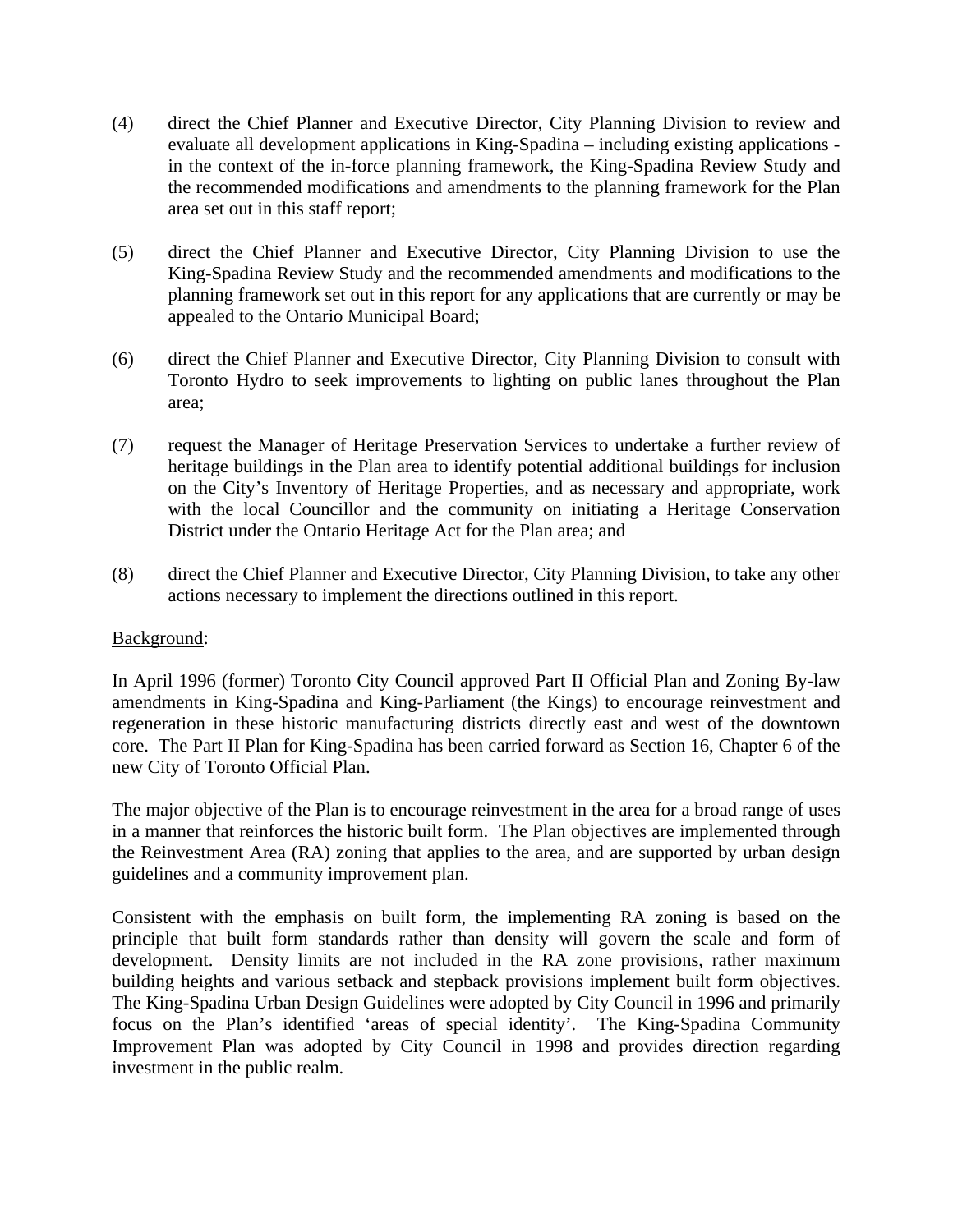Since the approval of the planning framework, the King-Spadina Plan Area has seen significant reinvestment both through new construction and conversion of existing buildings. More recently, there has been ongoing and increasing pressure for development of a form and at heights not contemplated by the planning framework, particularly in the south-east quadrant of the Plan area, east of Spadina Avenue between King Street West and Front Street West. This issue was the topic of an urban design charrette in December 2004 and formed part of the built form analysis of the King Spadina Plan Review Study.

#### King Street West Design Charrette

A two-day urban design charrette was held in December 2004 for the purpose of a focused discussion of built form considerations, particularly related to the potential for taller buildings to be established along King Street West between Spadina Avenue and John Street. The charrette reconfirmed the importance of the existing historic building stock to the identity and character of the area and the need to retain and complement this building fabric when considering redevelopment opportunities. The charrette participants also conveyed a strong interest in the improvement and expansion of the public realm.

With respect to the potential for tall buildings, the charrette concluded that there was some potential for development in excess of the current planning framework in the southeast quadrant of the Plan area, likely in the 'three emerging corridors of intensification between Spadina and John Streets – King Street, Wellington Street and Front Street'. The proceedings particularly pointed out the complexity associated with considering tall buildings along King Street West given the streets main street function and varying lot sizes and dimensions.

#### King Spadina Plan Review Study

In September 2005, the City retained The Planning Partnership as the lead consultant for a focused review of the King-Spadina Plan area. The purpose of the review was to address specific issues that have emerged in the area that are challenging the planning framework. The study was structured into four components and examined the following:

- the land use policy framework was re-examined to update the employment status of the area relative to the Plan objectives to encourage a diversity of uses. Particular focus was given to issues surrounding nightclub uses in order to provide direction relative to the Interim Control By-laws prohibiting the establishment of entertainment facilities that were implemented in October 2004 and May 2005 for the areas west and east of Spadina Avenue respectively;
- a community facilities study was undertaken to provide a demographic profile of the population, report on the status of community facilities within and near the Plan area and identify possible issues and trends that should be further evaluated in preparation of a community services and facilities strategy for the area;
- a public realm plan was prepared which inventoried and evaluated the existing public realm, identified opportunities for improvement, and provided recommendations to guide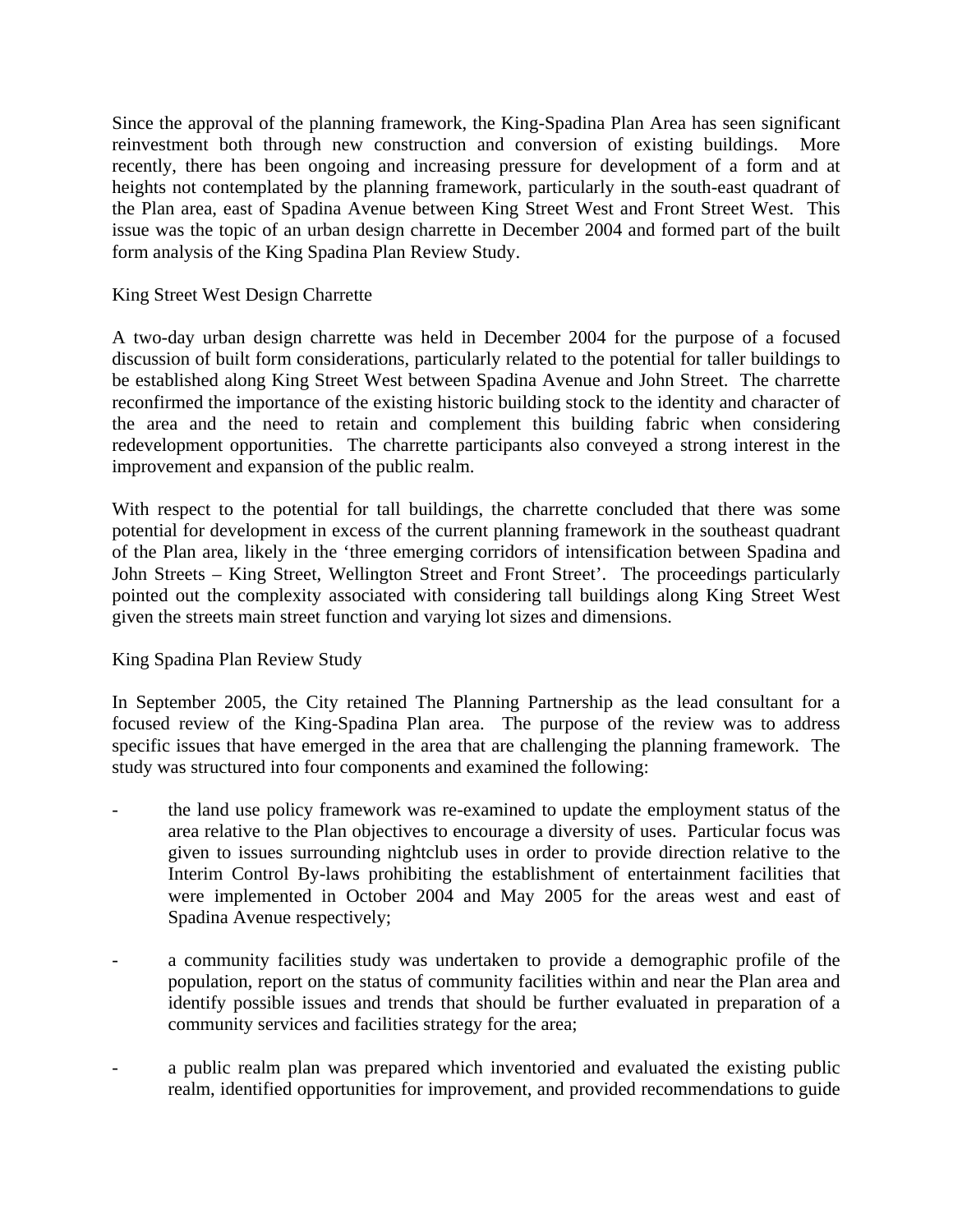decisions for reinvestment in the public realm and to improve the area's open space system; and

a built form review was completed which analyzed the current built form situation relative to the objectives and expectations set out in the existing planning framework for the area, identified areas of concern and opportunity, and recommended approaches to reinforce the Plan objectives and provide specific direction regarding how, where and what measures should be used to evaluate applications for development proposals in excess of the current permissions.

# Comments:

1. Study Conclusions and Recommendations

The fundamental objective of the King-Spadina planning framework is to accommodate a wide range of uses within the existing historic buildings and in new development of a scale and form that complements the historic building stock and corresponding structure of the public realm. The study concluded that, for the most part, the area has managed to successfully balance a wide range of uses with minimum conflict and achieve new development that physically relates to the historic built form and street profile. Exceptions exist, primarily east of Spadina Avenue, and these are discussed in more detail in this report and in the consultant's study report. The study also concluded that the fundamental objectives of the planning framework for the area remain relevant and important to the image and identity of this urban neighbourhood.

The key conclusions and recommendations of each component of the study are summarized below. For a more detailed discussion, reference should be made to the study report included as Attachment 1 to this report. To assist the City in achieving success in the ongoing evolution of this area, the consultant's study report recommends certain updates and modifications to the planning framework.

#### (a) Land Use

A key finding of the background research and land use analysis was the observation that the Plan area is really comprised of four distinct districts: Queen Street West; Spadina Avenue and the areas west and east of Spadina Avenue respectively. This distinction was also evident in inventories of the public realm and built form. Therefore, one of the recommendations of the study report is that the distinctions between the areas be formally acknowledged and reinforced in the planning framework. Further, those lands within the Plan area on the south side of Queen Street West should be removed from the King-Spadina Secondary Plan on the basis that their identity and function is more directly related to the north side of Queen Street and Queen Street's main street character.

In terms of land use and employment, the area continues to support a wide range of employment activity. The area east of Spadina Avenue has a higher incidence of retail and entertainment type uses and, as would be expected, a higher number of part time employees.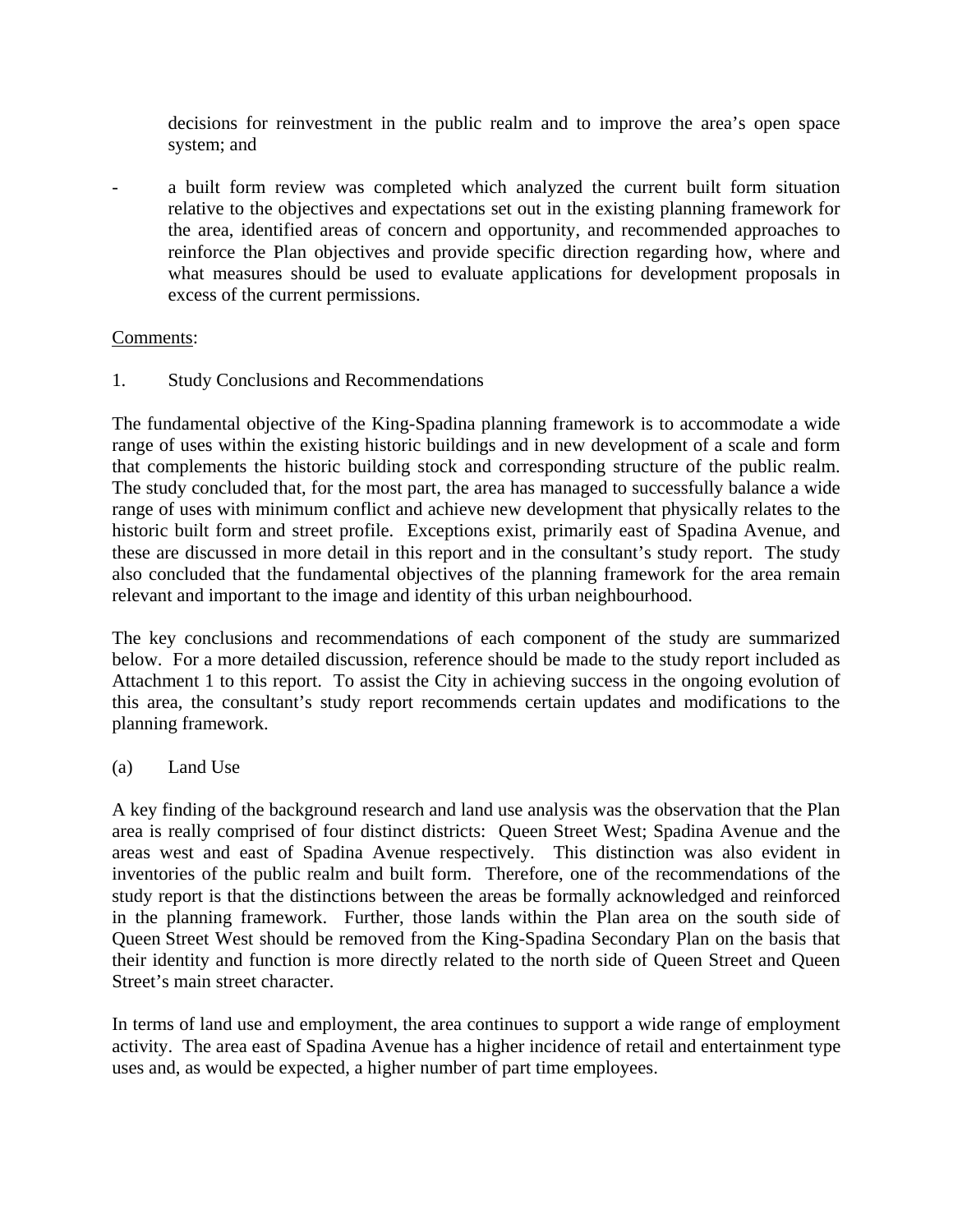The specific review of nightclub uses in support of the Interim Control By-law study was completed through the fall of 2005. The study report includes a section on nightclubs and presents conclusions and recommendations regarding the management of these uses. These conclusions and recommendations formed the basis of a Zoning By-law amendment regarding nightclub uses on and west of Spadina Avenue enacted by City Council at their meeting of February 14, 2006 (By-law 198-2006; Report No. 2; Clause 3). Staff are continuing their study of nightclub uses for the area east of Spadina Avenue. As well, the local Councillor has established a Working Group of local businesses and other stakeholders to respond to issues related to nightclub uses in the area. A report on the Interim Control By-law for the area east of Spadina Avenue will be submitted to Council in the first quarter of 2007.

Of note, the study recommended that businesses in King-Spadina, particularly those east of Spadina Avenue where the concentration of entertainment uses is the greatest, consider establishing themselves as a Business Improvement Area (BIA) association. A BIA could provide an effective management and funding structure to address and coordinate a response to ongoing issues and to promote the area.

(b) Community Facilities Study

# Demographic Profile

The community facilities study used the most recent (2001) census data to establish a demographic profile of the area and to identify matters that should be revisited upon the release of the 2006 census data and prior to the implementation of a community services and facilities strategy. In 2001, the area was comprised primarily of young adults (25-39 years of age), small households (1-2 persons) and small units (primarily one-bedroom units). The results of the 2006 census will be of particular importance to understanding trends regarding the age and mobility of the population, which are key in the development of a long term community services and facilities strategy.

#### Parks

The City is in the midst of a revitalization program of parks in the Plan area. The three major parks within the Plan area – St. Andrews, Victoria Memorial and Clarence Square - are in various stages of revitalization. The fourth park within the Plan area, the Alex Wilson parkette, functions as a community garden. The study recommends that Metro Hall Park, which is located at the edge of the Plan area on King Street West between John and Simcoe Streets, be retrofitted to provide for the continued need for public open space in the area without the significant capital costs associated with land acquisition.

The study report also notes the number of significant parks located near the Plan area, including Grange Park, Roundhouse Park, Stanley Park, Alexandra Park and, further afield, Trinity Bellwoods Park. An eight acre neighbourhood park on the Railway Lands immediately south of the Plan area between Spadina Avenue and Bathurst Street is currently in the design stage and will ultimately be connected to this community via a pedestrian bridge across the railway south of Front Street West providing additional park space to serve the community. The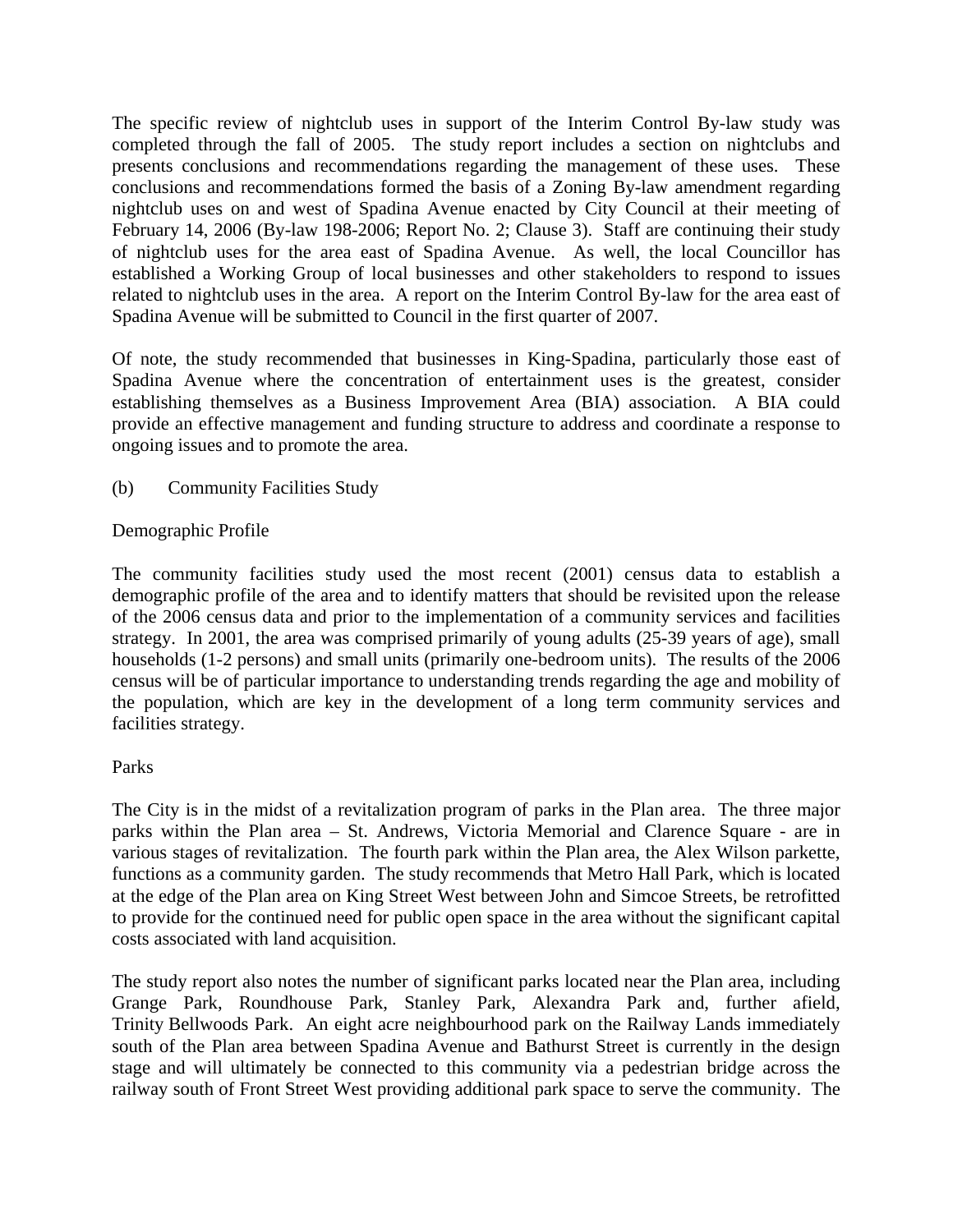notion of the role of the street in forming part of the open space system is raised in this section of the study report and further developed in the public realm section.

# Facilities

The area is currently well served by recreation centres located within close proximity to the Plan area, including Harbourfront, Niagara, Scadding Court, University Settlement House and Trinity. Continued residential growth and development in King-Spadina and surrounding neighbourhoods is expected and the ability to accommodate this growth through the existing facilities is uncertain. A new recreation centre is planned to be established adjacent to the above-noted eight acre park in the Railway Lands and this facility has the potential to assist in accommodating future facility needs in the area. As well, the City's parkland acquisition division has been exploring opportunities to use all or a portion of the city owned building at the north limit of St. Andrews Park for indoor community space.

As with recreation centres, there are neighbourhood branch libraries within close proximity of the Plan area. An additional neighbourhood library is being considered near Bathurst Street and the future extension of Fort York Boulevard directly south of the Plan area. At this time, Toronto Public Library has not identified any future development plans for the broader area. The central location and small size of the Plan area make it difficult to estimate future facility needs without also considering the changes underway in adjacent neighbourhoods. The preparation of a long term community services and facilities strategy for King-Spadina will have to consider changes planned for and underway in adjacent neighbourhoods.

#### (c) Public Realm

The public realm section of the Plan established a street typology for the Plan area, based on a hierarchy of primary, secondary and tertiary streets. This section also recommends improvements to the area's special character streets of Wellington Street West, King Street West and John Street that would further emphasize their importance to the area's image and identity.

The street typology forms the basis for recommendations on the timing and nature of streetscape improvements. These improvements are intended to enhance their role and function as elements of area's open space system, particularly the special character streets. The potential to improve the public realm plan through the pursuit of additional pedestrian connections and linkages is also discussed in the study report.

The study recommends efforts be undertaken to improve lighting in the public lanes given their intent to accommodate loading and servicing functions, and their role as informal pedestrian routes and as the front doors for some nightclub uses. A 'lighting walkabout' for the area east of Spadina Avenue was held on the evening of June  $8<sup>th</sup>$  and attended by representatives of City Council, City staff, Toronto Hydro, Toronto Police Services and members of the local community. At this meeting Toronto Hydro advised that lighting audits of public streets were conducted, on average, about three times per year and that an audit completed for this area the week of June 1<sup>st</sup> identified over 200 streetlights that needed replacement or improvement. As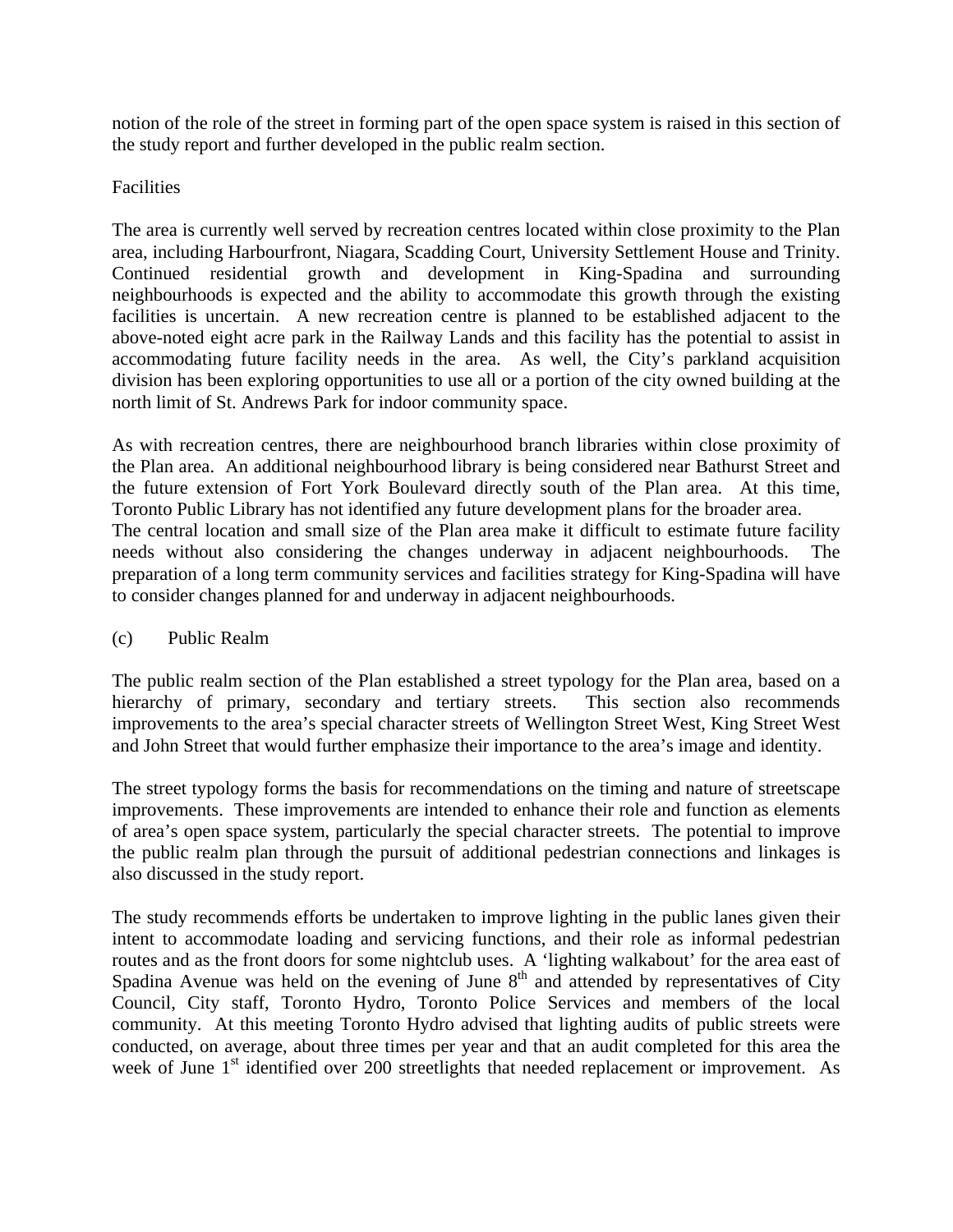well, there was general discussion about appropriate lighting levels for lanes to ensure visibility and safety.

The conclusions and recommendations of the public realm component of the study report will form the basis of a review and update of the King-Spadina Community Improvement Plan which was adopted by City Council in 1998.

### (d) Built Form

The fundamental premise of the King-Spadina Plan is that built form standards and not density limitations would be used to achieve new development that reinforces historic the built form and street profile. The built form review examined the existing built form to determine the success of the planning framework and to evaluate the potential for alternative built forms, in particular the potential for tall buildings.

# Heritage

A review of the Plan area's heritage buildings was completed as part of this study and is summarized in the Background section of the final study report. The heritage review provided input to the built form analysis and recommendations.

Currently there are over 100 buildings in King-Spadina listed on the City's Inventory of Heritage Properties, which includes both listed properties and properties subject to Designation By-laws. The heritage review completed for the study concluded that in addition to those buildings on the City's Inventory there are a number of other historic buildings that contribute to the historic character and physical form of the area. The heritage review concluded that the area had a rich heritage building stock and recommended continued listing of buildings on the City's Inventory as well as pursuing heritage district designation for all or portions of the Plan area. The properties on Wellington Street West between Victoria Memorial and Clarence Square, all of King Street West within the Plan area, properties on Richmond and Adelaide Streets between Spadina Avenue and Simcoe Street, and most of Spadina Avenue were identified as areas of particular merit for consideration of district designations.

#### Existing Built Form

The study confirmed the view that new development west of Spadina demonstrates a built form that is consistent with the intentions of the Plan to reinforce the historical physical scale of this district. In reviewing new construction and approved plans for this district, it was observed that relief was being sought and supported through the Committee of Adjustment for reductions in the required 7.5 metre sideyard setback beyond a building depth of 25 metres. As well, based on lot size and configuration, limited distances between buildings or portions of buildings were considered to have the potential to result in less than satisfactory light, view and privacy conditions.

With the exception of a formal acknowledgment of the practice throughout the Plan area to permit additional building floor area subject to the inclusion of rooftop mechanical elements and the demonstration of no additional shadow impact on the public realm, the study recommends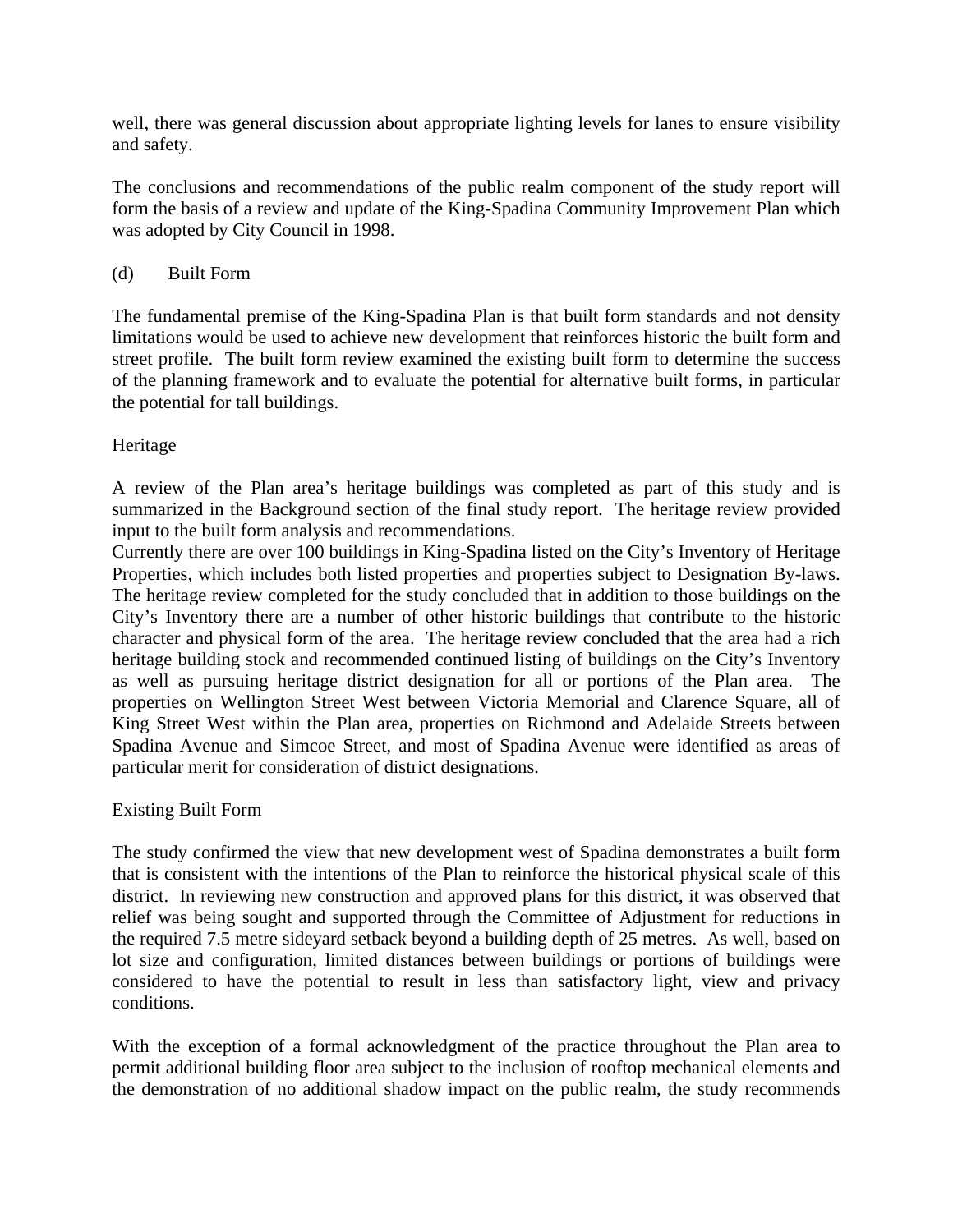that the zoning by-law requirements be maintained and enforced for the area west of Spadina Avenue. As well, the study recommends that, beyond a depth of 25 metres and up to the maximum permitted height, the zoning by-law require a minimum separation of 15 metres between buildings on the same lot and/or portions of a building facing each other such as with an interior courtyard design. This standard directly relates to the minimum 7.5 metre sideyard setback requirement from a lot line. Setbacks above the maximum permitted height are discussed below.

On and east of Spadina Avenue new development has almost exclusively been for buildings which are taller than the Plan envisioned. Equally important is the observation that even when all of the other built form zoning standards are applied, the impact of additional height without a careful consideration of its impact on the historic built form, quality of the public realm relative to sun impact and sky views, and light, view and privacy considerations can have a substantial and detrimental impact on the built form and public realm objectives of the Plan. Given the existing variable built form on and east of Spadina Avenue, and the proximity of this portion of the Plan area to the downtown, the study examined the potential to consider additional height subject to alternative built form standards.

Potential for Additional Height on and east of Spadina Avenue

The study recommends that a tall building be defined in the Secondary Plan and the Urban Design Guidelines as any building that exceeds the zoning by-law height permissions. The study further recommends that any applications for tall buildings proceed by way of a zoning by-law amendment application given the primary importance of this built form standard relative to the Plan objectives.

Considering the built form and public realm expectations of the planning framework and the physical pattern of the area, the study concludes that there may be limited opportunities to consider and support taller buildings on and east of Spadina Avenue. Factoring in the fundamental importance of the historic building stock and the quality of the public realm to the Plan objectives these opportunities are considered to be limited to a few sites in the southeast quadrant of the Plan area.

The study recommends specific minimum site and built form standards for tall buildings be established in the Secondary Plan and further clarified in the Urban Design Guidelines. These requirements are considered to be the minimum standards necessary to accommodate additional building height without undue impacts on the other objectives of the Plan. These standards are consistent with those being recommended by the City's Tall Buildings report which is being submitted to the July 4, 2006 Planning and Transportation Committee meeting and is expected to be considered by City Council at their meeting of July 25-27, 2006. The following standards are recommended for all portions of a building that exceed the existing as-of-right zoning permissions:

minimum facing distance between buildings  $-25$  metres or a 1:1:1 ratio between facing tower dimensions and separation distance;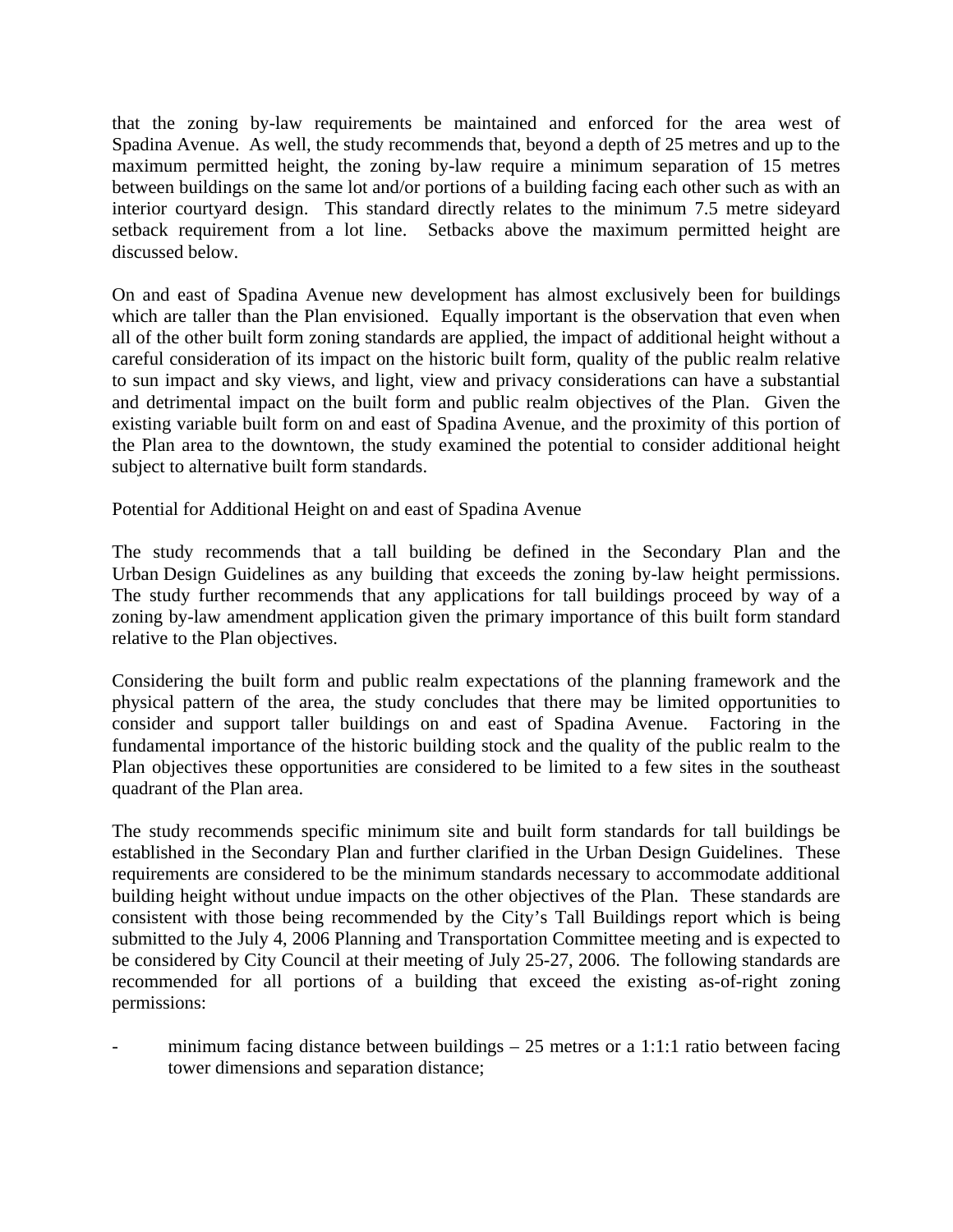- minimum sideyard setback  $-12.5$  metres to all property lines other than street frontages; and
- minimum lot dimensions  $-50$  metres frontage and 50 metres depth.

The study also recommends that the Secondary Plan and Urban Design Guidelines set out the expectation that proposals for tall building will be required to demonstrate that facing dimension constraints are not exported to adjacent sites and that an increased stepback from the street above the as-of-right zoning permission will be pursued.

It should be emphasized that it is not intended that support for additional height implies support for point towers. It is expected that development in King-Spadina will continue to have substantial podiums consistent with the current built form standards in the zoning by-law.

# Improved Sunlight Standards on Public Parks

The study recommends that the planning framework be modified to apply more rigorous sunlight standards around public parks to ensure that sunlight and sky views are protected on these public open spaces.

#### Requirement for Master Plans

The study recommends that the Secondary Plan and Urban Design Guidelines be modified to require the preparation of a Master Plan on sites that are atypically large and/or have unique characteristics. The purpose of the Master Plan would be to illustrate how a site would be organized, relate to adjacent lands, locate building envelopes and vehicle/servicing functions, connect to the public realm and other similar considerations. Locations identified as being appropriate candidates for the preparation of a Master Plan include the Globe and Mail lands in the vicinity of Front Street West and Spadina Avenue as well as interior block sites north of King Street West and west of Portland Street.

#### 2. Community Consultation

The community consultation program for the study included community meetings and a community reference group. The community meetings were held in December 2005 and June 2006. Approximately 50 people attended the December meeting and 75 people attended the June meeting.

The community reference group was established to provide the City and the consulting team with ongoing community input and feedback through the course of the study. The group was between ten to twelve people in size and the makeup of the group shifted part way through the study to reflect the change in focus from entertainment use issues to public realm and built form. In addition to the four meetings that were held with this group, the consulting team spoke individually with community reference group members at the beginning of the study process and received ongoing feedback from a number of members throughout the study.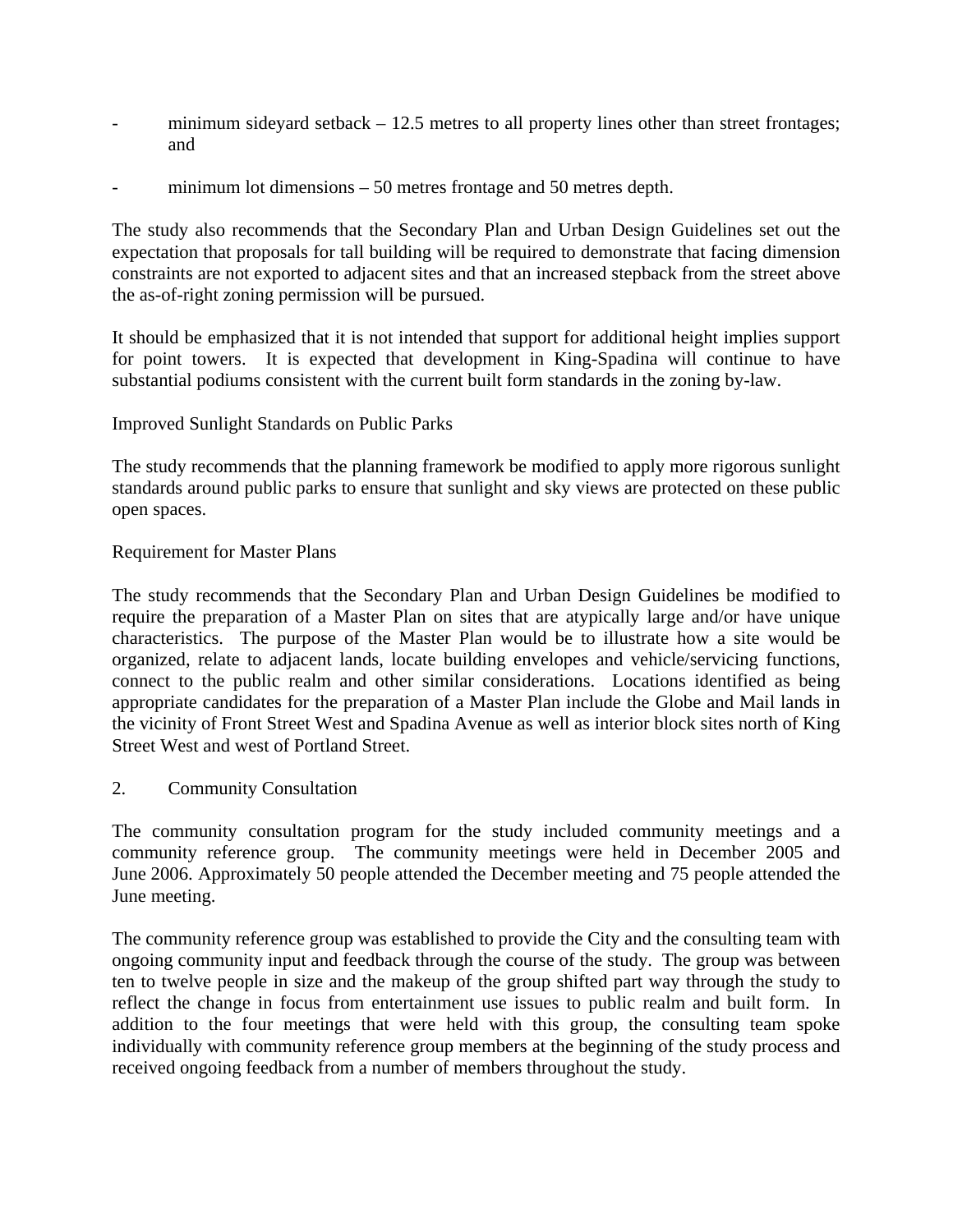At both the December 2005 and June 2006 community meetings City staff and the consulting team felt that there was general support for the direction the study conclusions and recommendations were taking. At the June 2006 community meeting, attendees were provided summary handouts of the consultant's study conclusions and recommendations and invited to submit more detailed comments as input to the preparation of the final study report. A number of comments were received and are summarized below, along with staff's response to each:

Comment: The new opera house at Queen Street West and University Avenue presents an opportunity to enhance Richmond Street West to link this facility with the entertainment district and the John Street cultural corridor.

 Response: Staff agree that the location of the new Opera House close to the City's entertainment district and the John Street cultural corridor represents an opportunity to seek public realm improvements that could improve the link between them. This opportunity is identified in Staff's recommendations on proposed modifications to the Community Improvement Plan.

- Comment: Consider changing Richmond and Adelaide Streets to two-way traffic or, alternatively, reducing the number of vehicle lanes to accommodate an increased pedestrian boulevard.

 Response: The existing Community Improvement Plan for King-Spadina identifies the objective for both of these streets to be two-way streets. Opportunities to improve the public boulevard are identified in the study report public realm recommendations. These recommendations do not specifically recommend an increased sidewalk width for these streets, but would result in a more attractive pedestrian environment.

- Comment: Commit to planning for a diverse neighbourhood, all ages and families, and request staff to explore mechanisms for achieving this goal.

 Response: The current population and unit size mix of the area has been identified as requiring monitoring and re-evaluation upon release of the 2006 census data.

- Comment: Establish a 'shopping list' of prioritized community facilities, such as community centres and local markets, as well as public realm improvements and identify the means of implementation including Section 37 and Section 45 contributions.

 Response: The 1996 and 2002 City Kings Monitoring reports contain the results of residents surveys aimed at gauging community facility needs. For King-Spadina public parks and grocery stores were identified as being of greatest interest to residents. The revitalization program underway for the three primary parks in the neighbourhood responds to concerns regarding the quality of these public spaces. Grocery stores and similar retail and service uses are provided by the private sector and typically follow rather than lead population growth.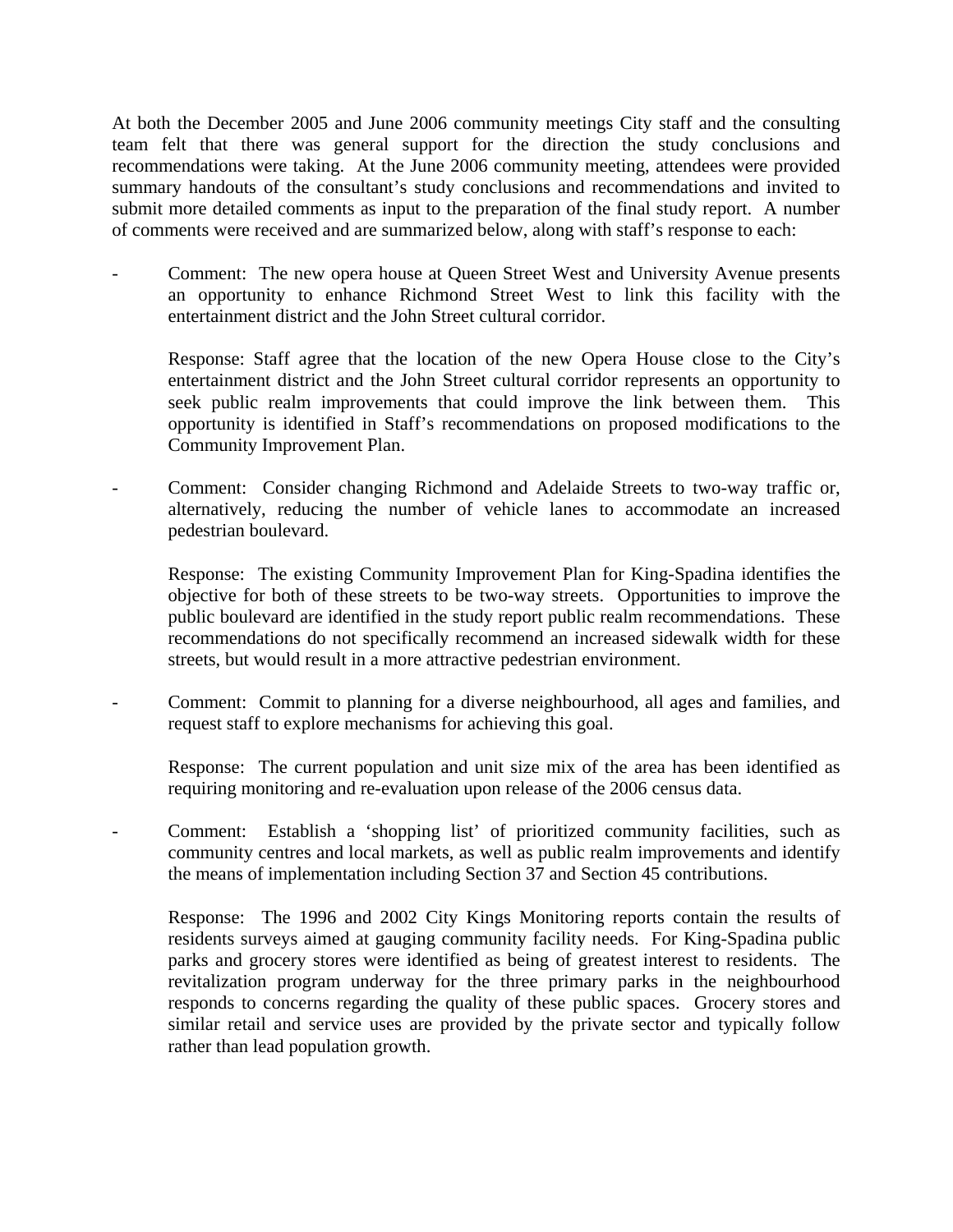- Comment: Public realm improvements must consider commitments to a maintenance program for new and improved public space.

 Response: Staff agree that maintenance of public spaces is important to the success of a public realm plan. City owned spaces, such as public parks and street are maintained by the City. Business Improvement Areas can also be an effective structure for improving and maintaining the streetscape. The provision of publicly accessible, privately owned space can incorporate obligations for maintenance in legal Agreements.

- Comment: Would like an integrated approach to the public realm which includes the Public Works Department in transportation considerations such as more crosswalks and stop lights at critical junctions, traffic flows including two-way flows, traffic calming, lane widths, the need for on street and off street parking for new businesses, improved access to transit, bicycle lanes and connections to adjoining neighbourhoods.

 Response: The objective of the recommended Public Realm Plan is to achieve a system that is connected both within the Plan area and to other surrounding neighbourhoods and amenities. Planning staff continue to consult with the Technical Services Division and the local Councillor on priority initiatives to achieve this intent.

- Comment: A moratorium on additional re-zonings is recommended until these policies get fully worked out with community involvement.

Response: Recommendation No. 4 of this report sets out an approach for the review and evaluation of all development applications until such time as modifications and amendments to the planning framework are adopted by City Council.

Comment: Explore a heritage district designation for 'Wellington Place'.

 Response: Wellington Street West, including Victoria Memorial and Clarence Square parks is recommended as a candidate for heritage district conservation.

- Comment: Require Community Design Plans for large site redevelopment.

 Response: Amendments to the Secondary Plan and the Urban Design Guidelines are recommended to address what situations or circumstances would result in the requirement for the completion of a master plan prior to consideration of a development application.

Comment: Specific policies should limit inappropriate big box development;

 Response: Section 8.0 of the existing King-Spadina Secondary Plan establishes that large scale stand-alone retail uses may be permitted by rezoning subject to meeting specific built form requirements. Amendments to the Secondary Plan and Urban Design Guidelines are recommended to clarify built form expectations of large scale retail uses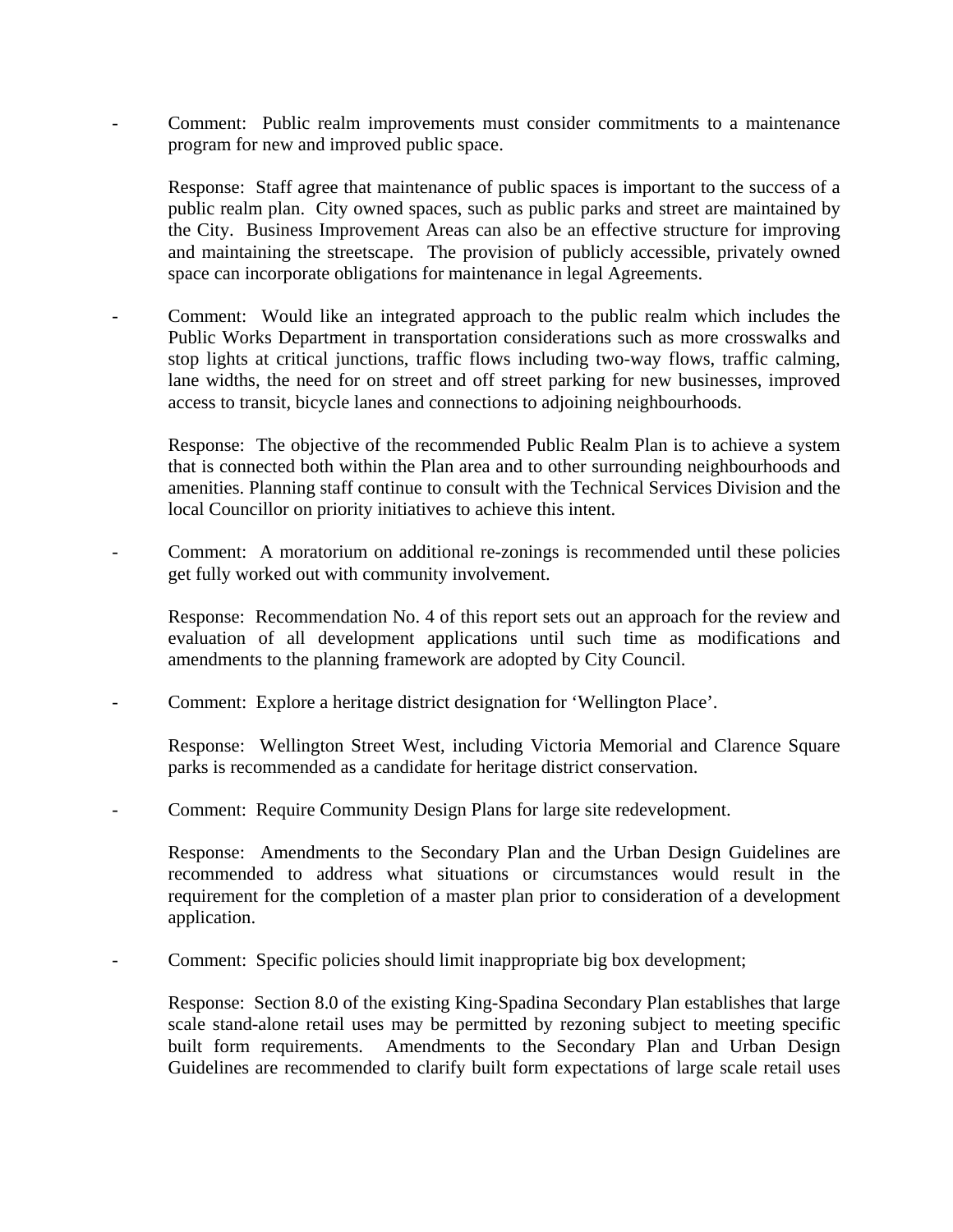relative to loading and servicing considerations and the physical pattern of surrounding lots and buildings.

- Comment: Appoint a Design Review Panel for King Spadina; Response: The City is currently piloting areas Design Review Panels as part of the planning development application process.
- Comment: Any amendments to the planning framework must be very clear and adhered to by City staff and City Council

 Response: Staff agree that the planning framework must be clear for all stakeholders and the recommended improvements to this framework are intended to achieve this. However, it should also be recognized that the planning framework cannot anticipate and plan for every circumstance. Applications will continue to be submitted and evaluated on the basis of the approved planning framework. The recommended amendments to the planning framework set out in this report are intended to reduce uncertainty.

3. Summary:

The primary conclusion of the King-Spadina Review study is that the basic premise upon which the Plan was developed – to attract a wide range of uses and to use built form standards as a means to achieve new development that reinforces the historic physical character of the area remain relevant and appropriate. For the most part, the Plan has been successful in achieving these objectives. However, there are exceptions:

- The ongoing issue of the impact of nightclubs on the quality of life for other established uses in the area remains a concern, primarily for the area east of Spadina Avenue. The Interim Control By-law prohibiting entertainment facilities in this area has been extended to May 4, 2007 and the recent implementation of additional licensing requirements aimed at addressing noise, crowd and security concerns will be monitored over the course of 2006 to assist in the formulation of recommendations regarding the zoning provisions for the area.
- The apparent homogeneity of the population and housing mix has been identified by the study as requiring further review upon the release of 2006 census data. The multi-storey residential condominium buildings that typify this area are not the concern, rather it is the potential for the area to evolve over time to provide for a variety household and unit sizes.
- The public realm is increasingly challenged as this old manufacturing neighbourhood continues its transition to an urban neighbourhood with a large residential population. The streets reflect the ongoing competition between the need to balance increased local and through traffic with the need to improve their identity and function as desirable elements of the public realm. The public realm recommendations provide assistance in working successfully within this context.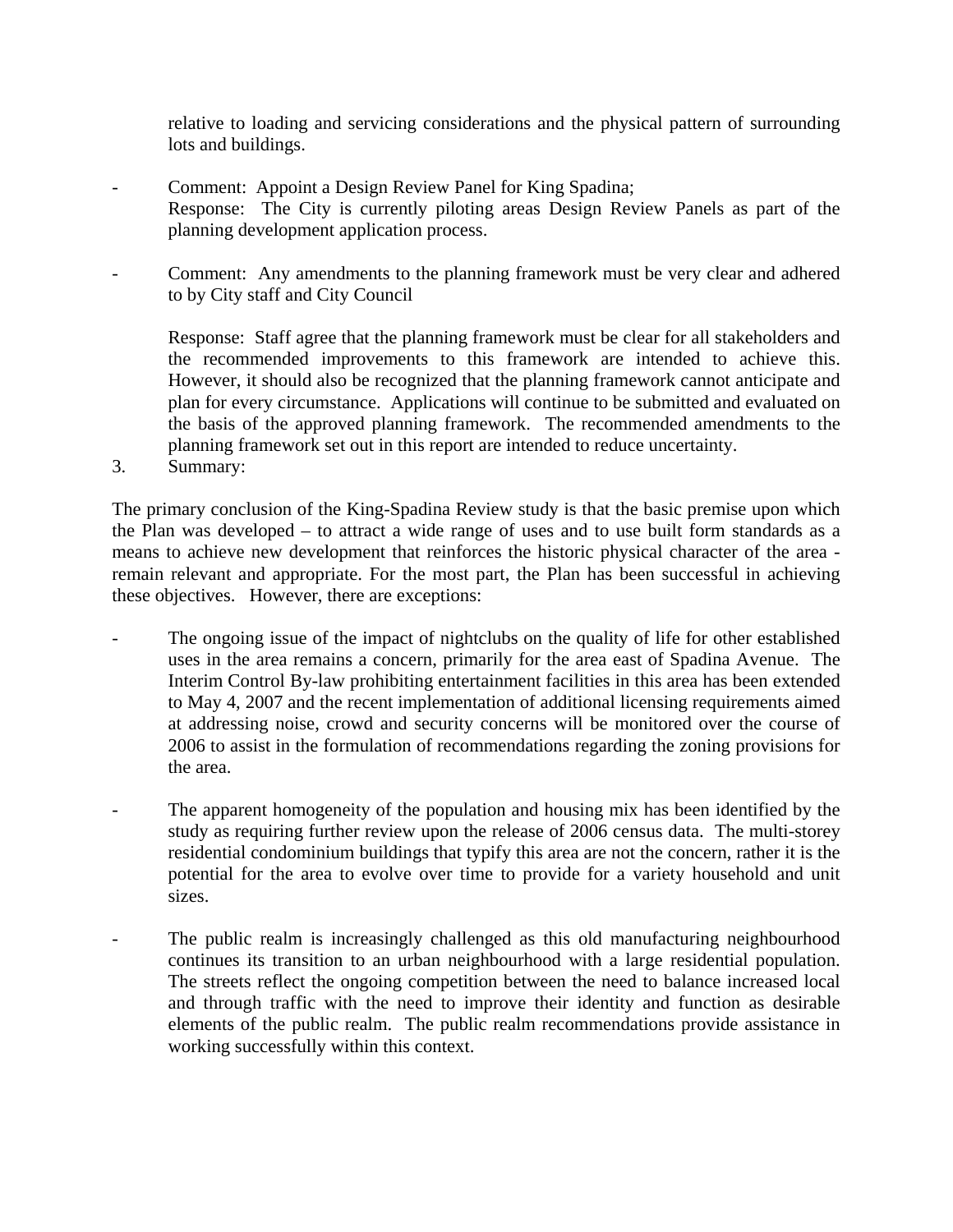New development will continue to challenge the built form expectations of the Plan and the potential to undermine the area's special character on an incremental basis will likely remain a real and ongoing concern. The conclusions and recommendations of the built form review, particularly those related to the required conditions for 'tall buildings' and the need for master plans will provide further clarity in support of the Plan objectives.

Based on the study report conclusions and recommendations and the input received through the community consultation process, staff are recommending amendments and modifications to the existing planning framework for King-Spadina as set out below. The recommended amendments and modifications apply to the: City of Toronto Official Plan, Section 16, Chapter 6, the King-Spadina Secondary Plan; Zoning By-law 438-86, Section 7 - Reinvestment Area District Zone; the King-Spadina Urban Design Guidelines; and, the King-Spadina Community Improvement Plan.

The amendments and modifications will:

- update the current planning framework and improve the inter-relationship of the documents that comprise the framework;
- re-confirm the fundamental importance of the historic built form and street profile to the Plan objectives and the need for new development to reinforce that form;
- update the public realm plan for the area and provide direction regarding improvements and enhancements to the area's streets and open spaces;
- clarify the intent and expectations regarding built form and specify those measures by which any proposals for development in excess of the current planning permissions will be evaluated.

This report recommends that staff be directed to undertake the necessary actions to bring forward these recommended amendments and modifications to the existing planning framework to the September 13, 2006 Toronto and East York Community Council meeting. This will allow interested parties the opportunity to review the consultant's study report and staff's proposed modifications to the planning framework set out in this report and to provide any additional comment to staff and/or Council in this regard.

#### Status of Existing Applications

This report includes a recommendation regarding the review of development applications until such time as City Council adopts modifications and amendment to the planning framework.

- 4. Recommended Amendments and Modifications to the King-Spadina Planning Framework
- A. Amendments to the King-Spadina Secondary Plan (Section 16, Chapter 6 of the Toronto Official Plan)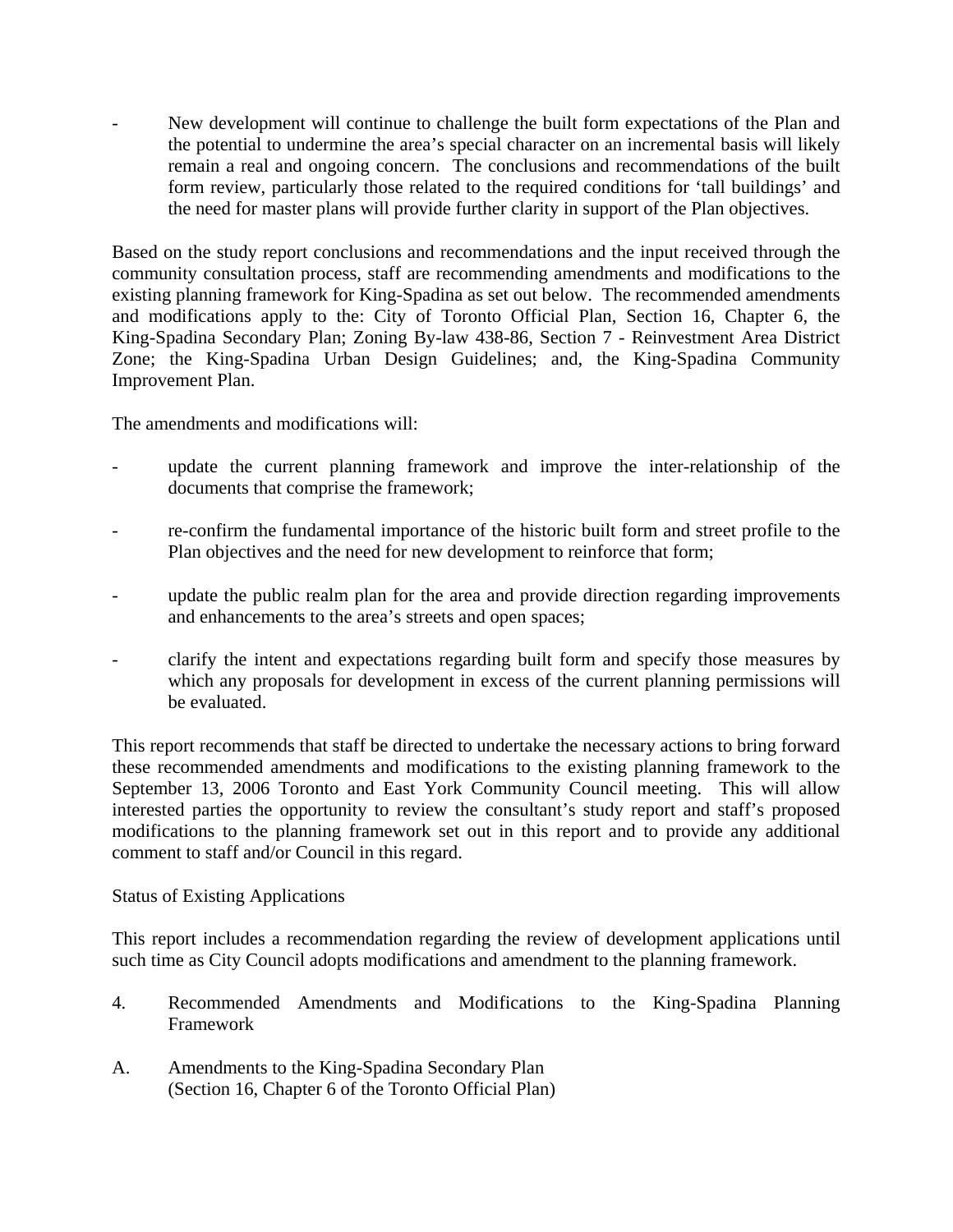- (i) Section 1 Interpretation is recommended to be amended to add a new policy to indicate that the Plan is to be read in conjunction with the King-Spadina Urban Design Guidelines and Community Improvement Plan.
- (ii) Section 2 Major Objectives is recommended to be amended to add new policies to:
	- establish the intent of the Plan to protect and enhance the unique physical character and structure of the area and to ensure that new development reinforces this objective
	- identify that residential uses are an important component of this mixed use area and evaluation of applications proposing residential uses will include a consideration of potential conflicts with surrounding uses and, as necessary and appropriate, options to mitigate such impact.
- (i) Section 3 Urban Structure and Built Form is recommended to be amended to:

Urban Structure

- introduce the three character districts of the Plan area west of Spadina Avenue, Spadina Avenue and east of Spadina Avenue.
- identify John Street as a Cultural Corridor as identified in the City's Waterfront Culture and Heritage Infrastructure Plan and remove the reference to Queen Street West.

Areas of Special Identity & Important Sites

- Update and reorganize to establish one sub-section titled Areas of Importance and include the following:
- the identification of the special character streets of King Street West, Wellington Street West and John Street as areas of special identity;
- the identification of the four existing public parks as important sites;
- the identification of the recommended five heritage sub-districts as areas of special identity; and
- a policy indicating that the City will require proponents to prepare Master Plans for sites that are atypically large, have unusual configurations, where a significant portion of lands do not have street frontage and/or any other characteristics that, in the opinion of the City, require further consideration and understanding regarding site organization and layout, site access and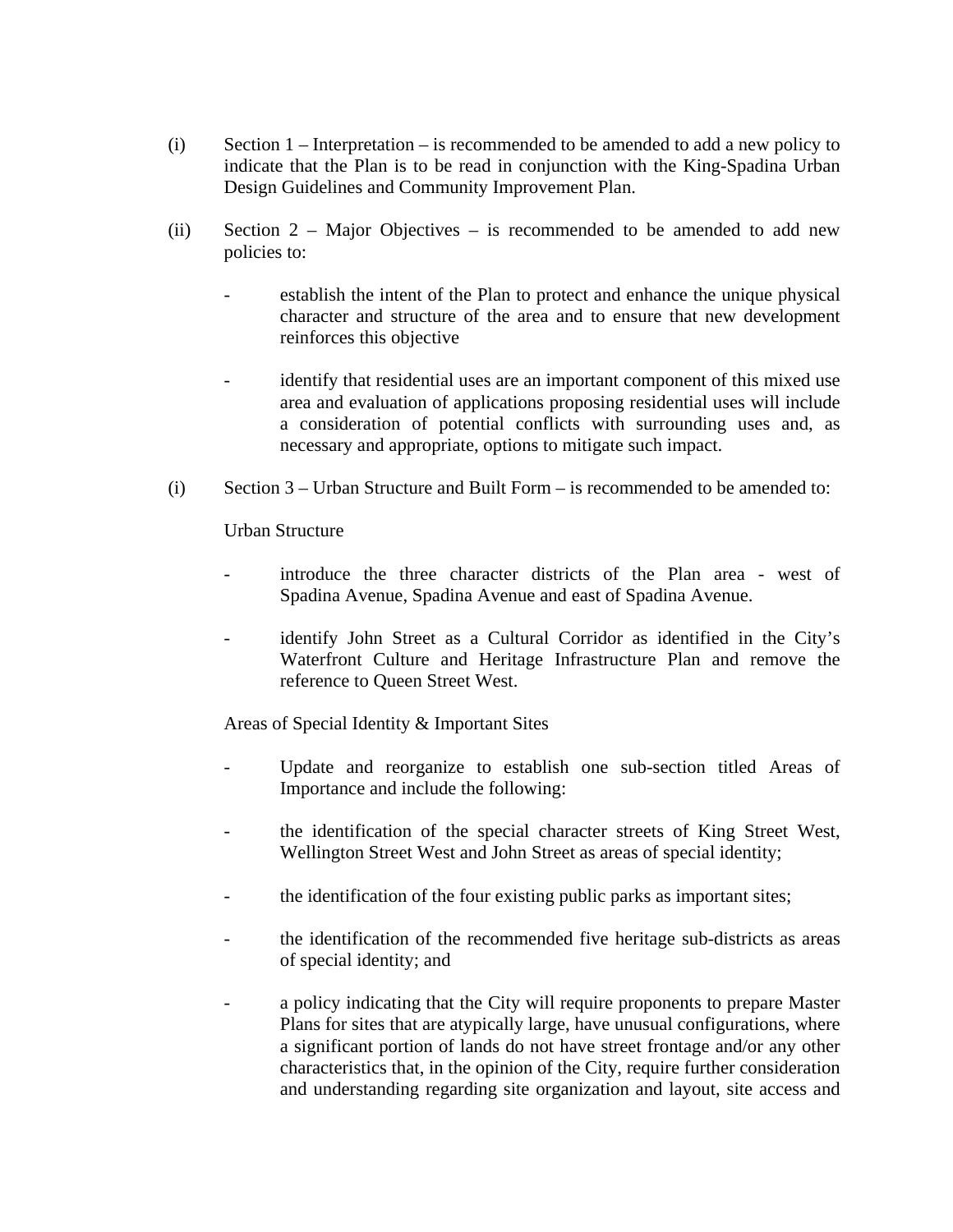servicing, location of building envelopes, connections and linkages with adjacent streets and sites, and the provision of on-site open space and/or other community benefits.

relocate the policy regarding the existing lane system to Section 6. Pedestrian Environment, Transportation and Parking.

General Built Form Principles

- add a policy regarding 'tall buildings' specific to King-Spadina that defines a tall building, identifies locations where tall buildings may be considered, sets out the expectation that such applications would proceed by rezoning, and includes development standards for tall buildings.
- add a policy that development for any use shall be sited and massed to meet adequate light, view and privacy standards.
- add a policy that requires buildings adjacent to public parks or other publicly accessible open spaces to be massed to provide appropriate proportional relationships and be designed to minimize wind and shadow impacts on such spaces.
- $(iv)$  Section 4 Heritage is recommended to be amended to:
	- add a policy that recognizes the important contribution of all historic buildings in the Plan area to the physical character of the area and which establishes the City's intent to continue to protect the area's historic building stock as part of their ongoing evaluation of buildings for inclusion on the City's Listing of Heritage Properties and the pursuit of heritage district designations in accordance with the Ontario Heritage Act.
	- modify existing policy 4.3 to include building materials.
- (v) Section  $5$  Community Improvement is recommended to be amended to modify existing policy 5.2 to indicate that opportunities to expand and enhance the public realm will be considered and may include initiatives such as tree planting programs, capital improvements to existing parks, securing publicly accessible private open space and the acquisition of lands for parks
- (vi) Section 6 Pedestrian Environment, Transportation and Parking is recommended to be amended to add a policy that indicates applications for belowgrade commercial parking in mixed-use buildings will be considered on the basis of the ability to achieve access from primary or secondary streets as identified in the public realm plan contained within the Community Improvement Plan;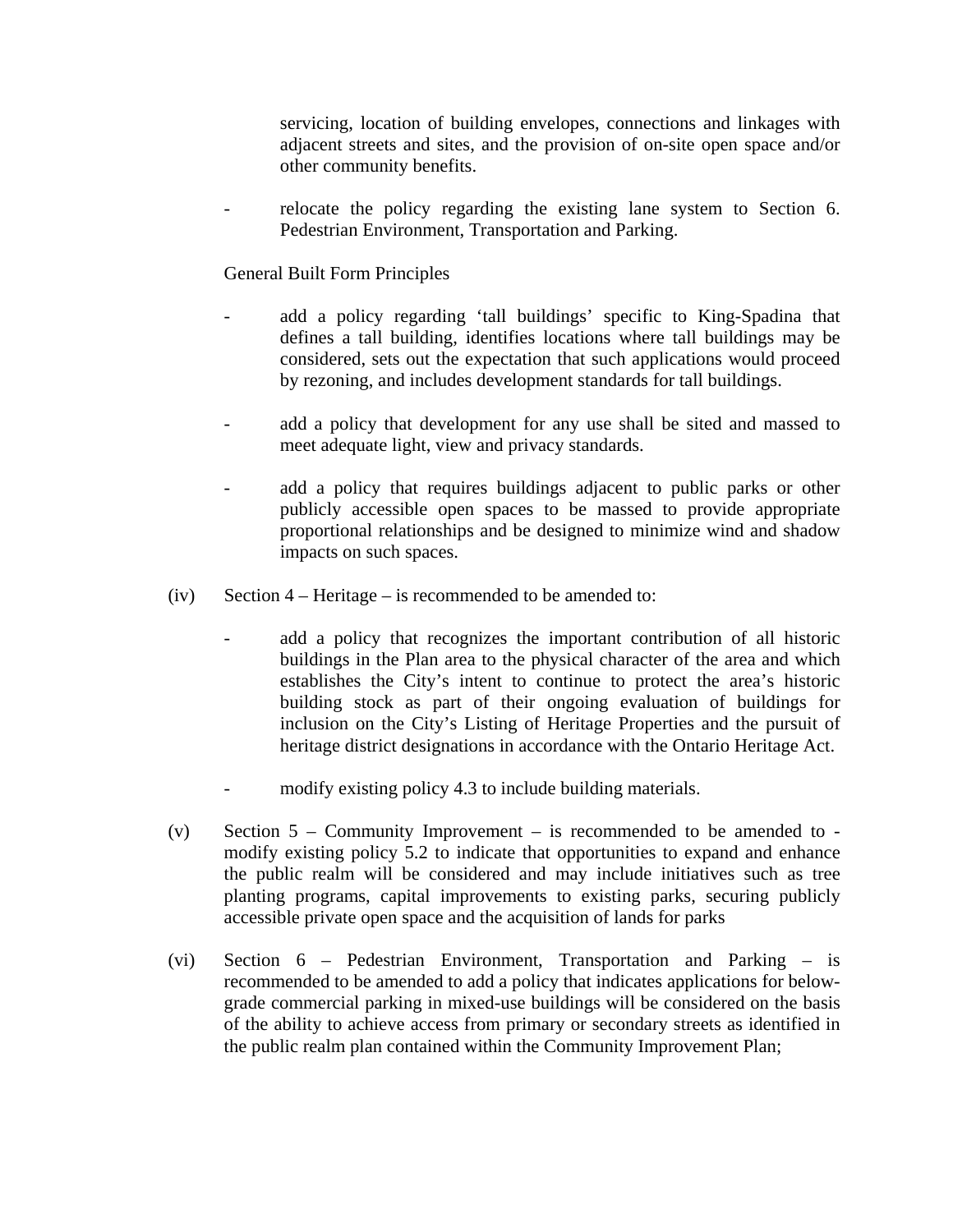- (vii) Section 7 Community Services and Facilities is recommended to be amended to indicate that Council will continue to monitor changes to determine the need for additional community services and facilities in the area.
- (viii) Section  $8 \text{Retail} \text{is recommended to be amended to include the requirement}$ that large scale commercial uses are expected to be designed to address the impact of loading and servicing functions on the public realm, including a consideration of conflicts with pedestrian and vehicle movement and the physical lot and building pattern of the street.
- (ix) Section 9 Environment is recommended to be amended to reference the Natural Environment policies of the Official Plan.
- $(x)$  Section 10 Residential Uses is recommended to be deleted (A policy regarding residential uses is proposed to be added to Section 2 – Major Objectives).
- (xi) Section  $12$  Monitoring is recommended to be amended to update the City's intent to continue to monitor change in the Secondary Plan area and, in subsection (c) which refers to existing buildings in the Plan Area, delete the word demolition and replace with the word retention.
- (xii) Map 16-1- is recommended to be amended to adjust the boundaries of the Secondary Plan area to remove those properties fronting onto Queen Street West, effectively establishing the east-west public lane that runs almost continuously between Bathurst Street and Simcoe Street as the new north Secondary Plan boundary, and to indicate the three districts that comprise the Plan area.
- B. Recommended Amendments to Reinvestment Area District Zone (Section 7 of Zoning By-law 438-86)
	- (i) Section 7 Reinvestment Area Districts Part II Setbacks is recommended to be amended to add a provision requiring a minimum separation distance of 15 metres between buildings or portions of buildings on the same lot.
	- (ii) Section 7 Reinvestment Area Districts Part III Height is recommended to be amended to add a provision that permits additional height to a maximum of five metres provided that:
		- rooftop mechanical elements are fully incorporated within that height;
		- such additional height is contained within a 45 degree angular plane from the height permitted by the Height Map from a lot lines which abut a street (other than a lane); and
		- such additional height is setback a minimum of 7.5 metres from the side lot line.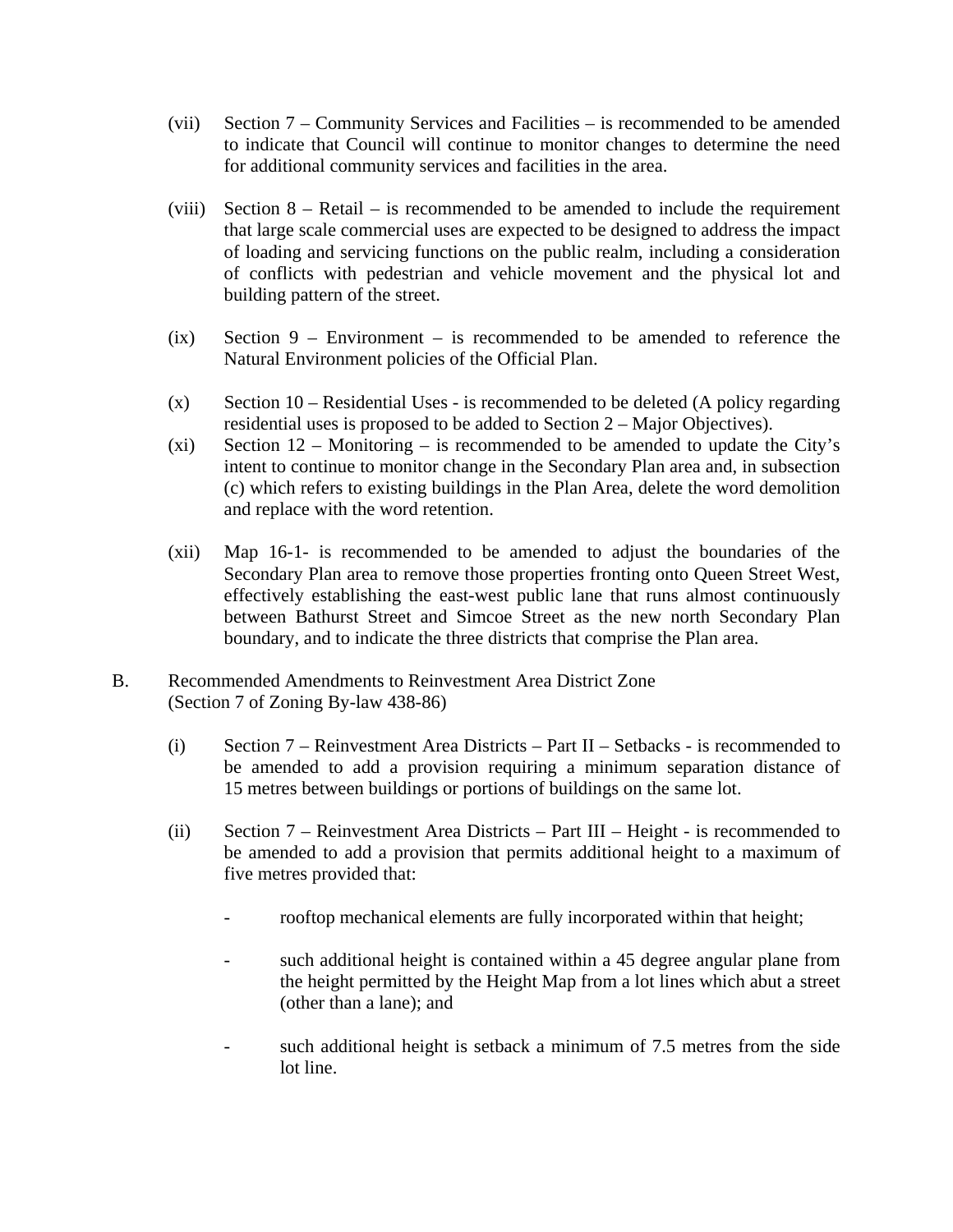- (iii) Section 7 Reinvestment Area Districts Part II Setbacks is recommended to add a provision that requires that the minimum elevation of the ground floor be consistent with that of the nearest adjacent street elevation. (*Note:* this matter was not identified by the study however has been identified as a matter of concern with new construction and is recommended to be incorporated into the zoning bylaw to ensure that ground floor unit elevations are compatible with street elevation).
- C. Proposed Modifications to the King-Spadina Community Improvement Plan (Authority: By-law 1997-0053 Community Improvement Policy Area Designation By-law 1997-0053; Plan approved by City Council at July 29-31, 1998 City Council Meeting - Report No. 10, Clause 62)

The King-Spadina Community Improvement Plan is recommended to be amended to update the Plan in the context of the study conclusions and recommendations of which the following key elements should be as follows:

- (i) Priority Improvement Areas
- (ii) establish that capital investment in the public realm should be allocated, in order of priority, to public parks and open spaces, public streets, and public lanes.
- (i) Parks
	- -provide information on the status, timing, elements, cost and financial status of the Victoria Memorial Park revitalization plan;
	- provide information on the status and timing for the initiation and completion of the Clarence Square Park revitalization and include capital cost estimates if available/possible;
	- identify the City's intention to explore the potential to retrofit Metro Hall Park as a means to providing for additional public open space to meet the open space needs of the surrounding community and include a capital cost estimate if possible; and
	- identify the City's intention to explore the possibility of converting all or a portion of the City owned building at the north limit of St. Andrews park for community use.
- (i) Streets
	- incorporate the street hierarchy identified by the study, including the special character streets;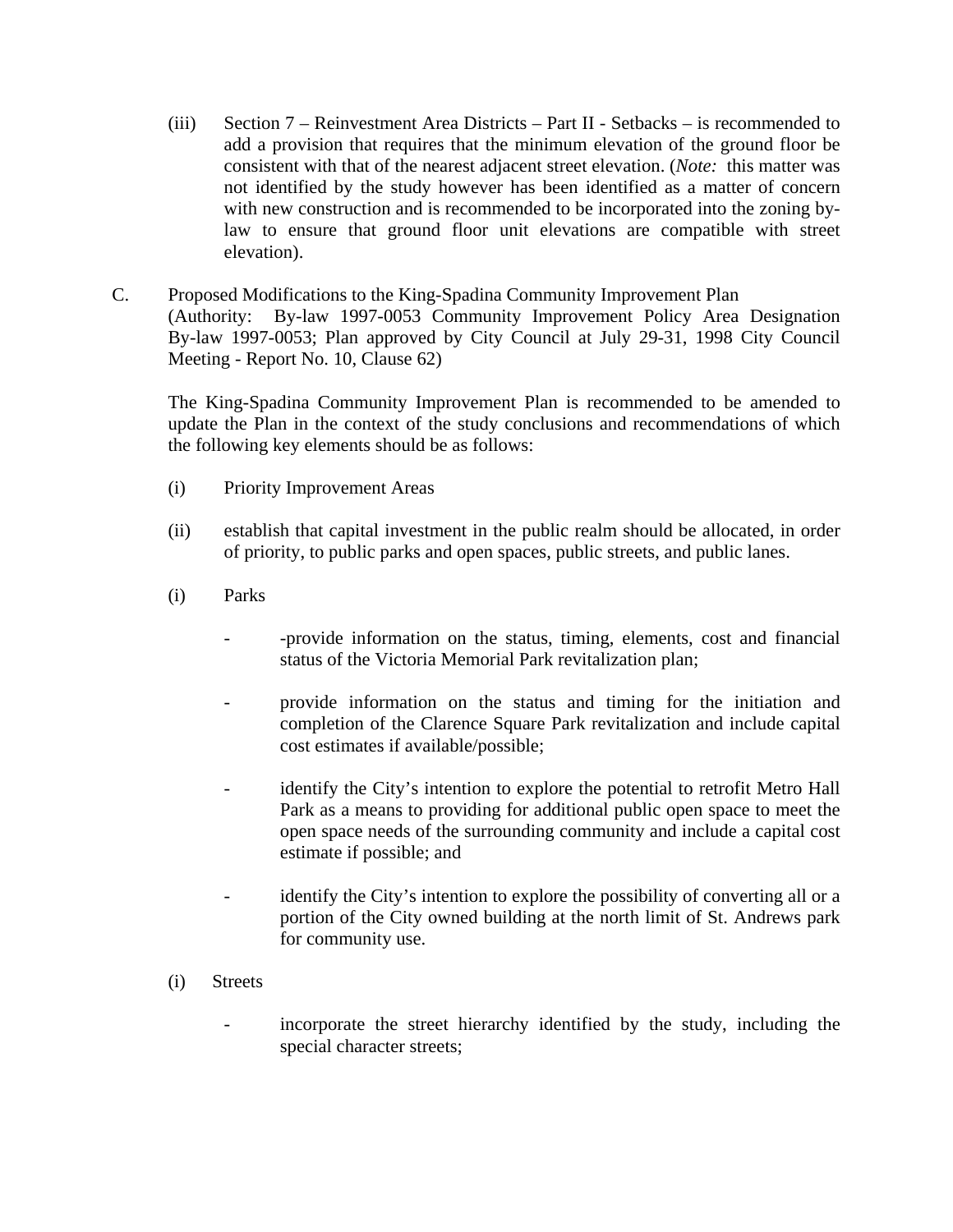- prioritize streetscape improvements on the basis of their role in the street hierarchy with special character streets being given highest priority followed by primary streets, secondary streets and tertiary streets;
- identify that, notwithstanding the rankings of streetscape improvements, implementation of improvements is also affected by specific City capital programs such as the Technical Services Capital Program and/or improvements to the street associated with specific development applications and, as such, modifications to timing for improvements may result;
- include street sections for each street type in the street hierarchy, as well as the special character streets. Street sections should include the existing condition, the recommended condition, an interim condition if applicable, state what elements are missing to achieve the recommended condition and indicate the current capital cost estimates for such elements.

# (ii) Lanes

- identify the need for the City to work with Toronto Hydro to determine an appropriate lighting level standard for lanes and to work with Toronto Hydro and private property owners to achieve this lighting level through lighting on private property, public lighting in the lane and/or a combination thereof.
- (v) Funding
	- identify that funding for capital improvements through Section 37 and Section 45 contributions shall be allocated in accordance with the ranking set out in (i) above.
	- advise of the potential for change in the status and timing of public realm improvements on the basis of the timing for initiation of municipal programs such as the City's Technical Services Capital Programs for street resurfacing and/or private investment in the public realm through development applications.
- D. Proposed Modifications to the King-Spadina Urban Design Guidelines (Approved By City Council in 1996)

The existing urban design guidelines are proposed to be modified to:

- (i) structure the Guidelines consistent with the City's format for Urban Design Guidelines.
- (ii) Incorporate the following sections: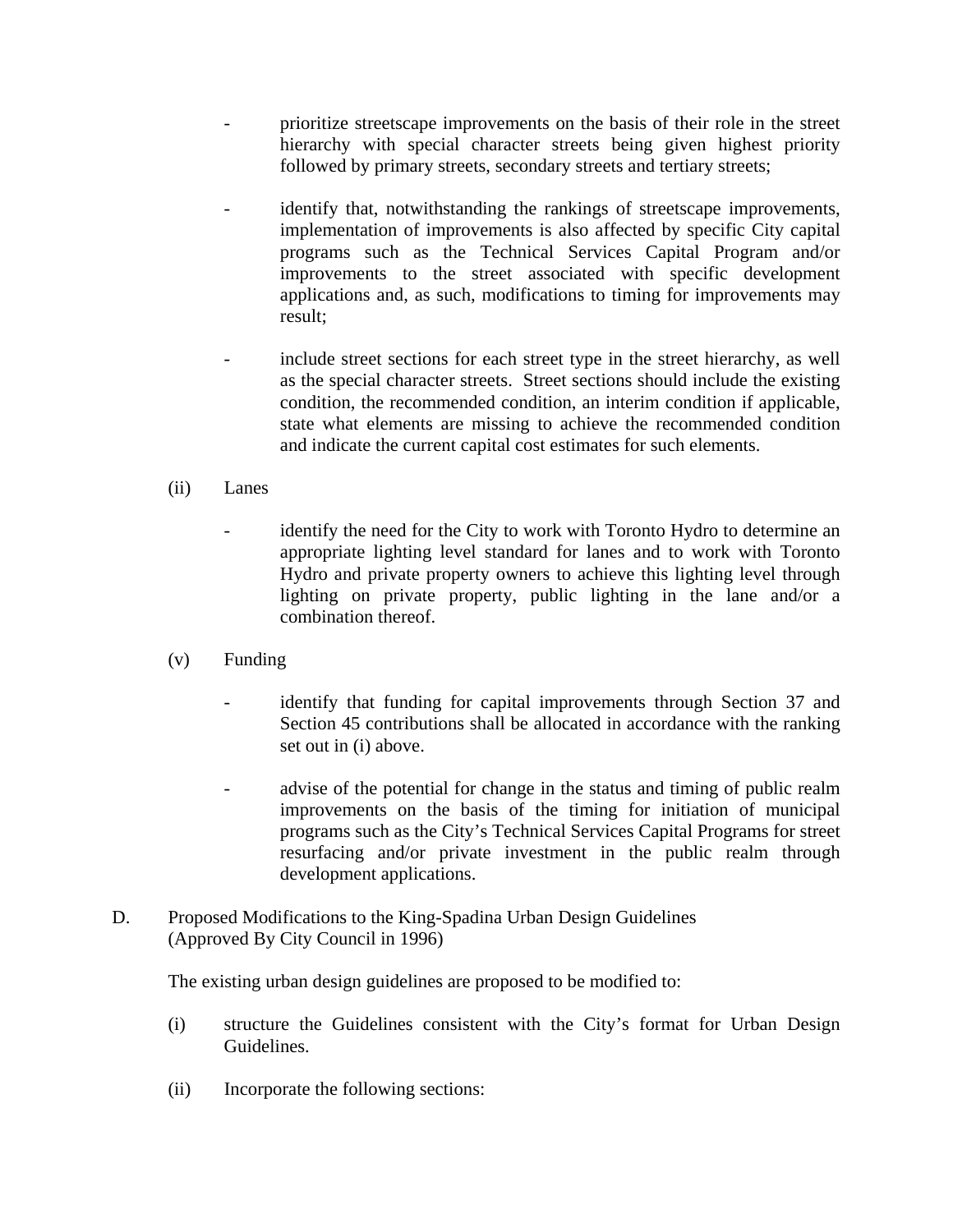- A section on overall Guideline principles/objectives for the Plan area, this section shall include a structure map of the Plan area and sub-districts, show the street hierarchy and special character streets and areas of importance; and,
- A section for each of the 3 character districts (West of Spadina Avenue, Spadina Avenue and East of Spadina Avenue);
- (iii) For each section:
	- identify the distinctive characteristics and their existing condition;
	- explain the built form objectives and what considerations determined this objective;
	- identify what elements of the existing condition do and do not support the policy objectives;
	- identify the key factors to be considered in evaluating development proposals in these area and why; and
	- speak specifically to heritage and built form objectives and illustrate how the guidelines will reinforce these objectives;
- (vi) include a separate section on potential sites for alternative built form; and
- (vii) include a separate section on the reasoning and parameters for master plans.

#### Conclusions:

This report presents the conclusions and recommendations of the King-Spadina Plan review study. The fundamental conclusion of the study is that the original premise of the Plan to attract investment in a manner that retains and reinforces the historic built form and improves the public realm remains relevant and appropriate. The resulting recommendations of the study serve to reconfirm and reinforce this outcome as the area continues to evolve. As a result of this study, staff are recommending modifications to the planning framework for the Plan area, being the King-Spadina Secondary Plan, the implementing RA zoning, the Urban Design Guidelines and the Community Improvement Plan. Details regarding proposed modifications are contained in this report. It is recommended that staff report to the September 13, 2006 Toronto and East York Community Council meeting with Official Plan and Zoning By-law amendments and modifications to the Urban Design Guidelines and Community Improvement Plan to implement the changes recommended in this report.